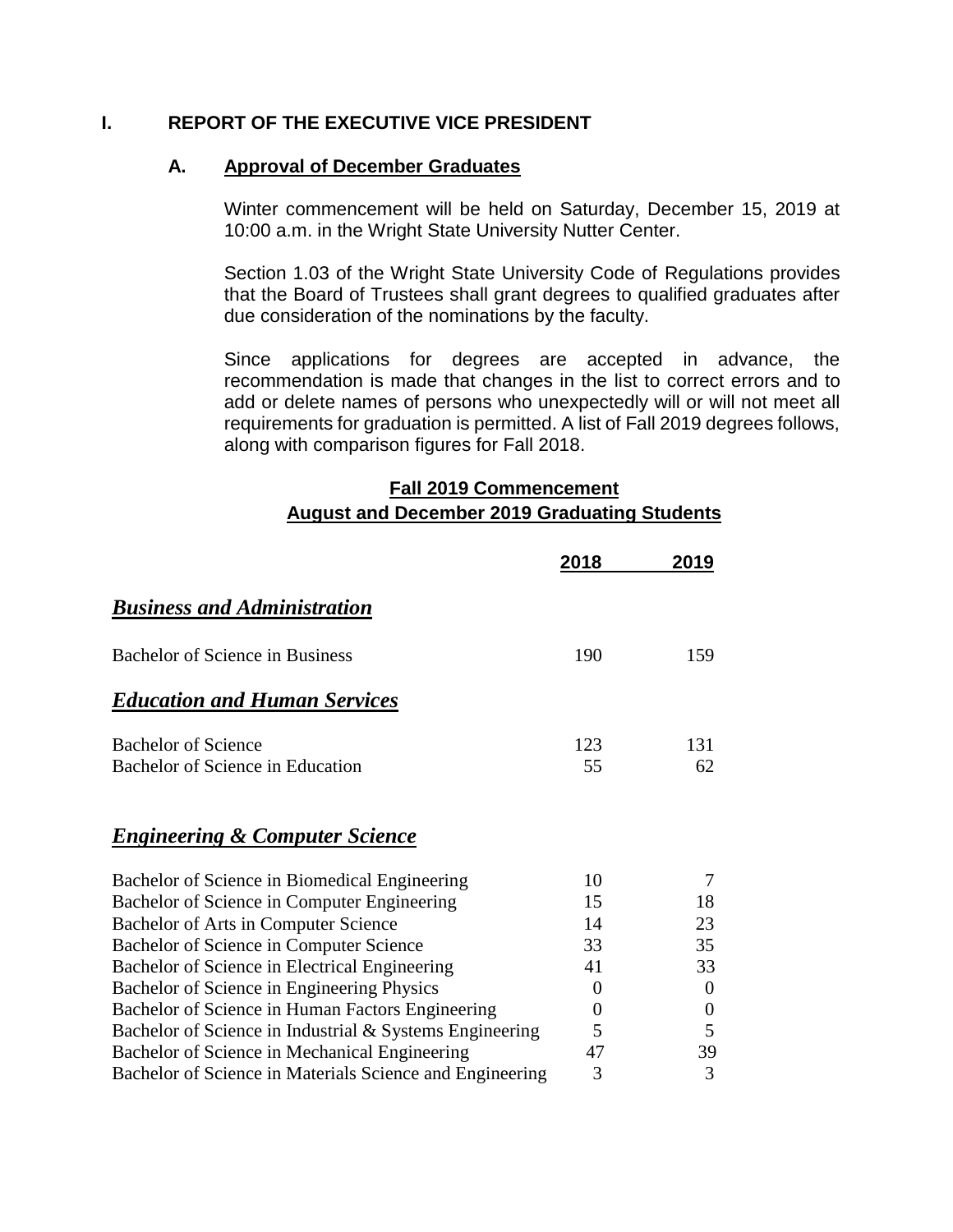|                                                                                                 | <u>2018</u>    | 2019                   |
|-------------------------------------------------------------------------------------------------|----------------|------------------------|
| Liberal Arts                                                                                    |                |                        |
| <b>Bachelor of Arts</b>                                                                         | 175            | 136                    |
| <b>Bachelor of Fine Arts</b>                                                                    | 21             | 24                     |
| <b>Bachelor of Music</b>                                                                        | 7              | 5                      |
| <b>Bachelor of Science</b>                                                                      | 3              | 3                      |
| <u>Nursing and Health</u>                                                                       |                |                        |
| Bachelor of Science in Nursing                                                                  | 118            | 83                     |
| <b>Science and Mathematics</b>                                                                  |                |                        |
| <b>Bachelor of Arts</b>                                                                         | 57             | 57                     |
| <b>Bachelor of Science</b>                                                                      | 85             | 72                     |
| Bachelor of Science in Clinical Laboratory Science                                              | $\theta$       | $\theta$               |
| <b>School of Graduate Studies</b>                                                               |                |                        |
| Doctor of Philosophy                                                                            | 27             | 35                     |
| <b>Educational Specialist</b>                                                                   | 3              | $\boldsymbol{0}$       |
| Doctor of Nursing Practice                                                                      | 3              | $\overline{c}$         |
| Doctor of Education                                                                             | $\overline{2}$ | $\mathbf{1}$           |
| <b>Master of Accountancy</b>                                                                    | 14             | 9                      |
| <b>Master of Arts</b>                                                                           | 31             | 21                     |
| <b>Master of Business Administration</b>                                                        | 117            | 105                    |
| <b>Master of Clinical Psychology</b>                                                            | 26             | 21                     |
| <b>Master of Education</b>                                                                      | 69             | 41                     |
| Master of Engineering Innovation and Entrepreneurship                                           | $\overline{2}$ | 1                      |
| <b>Master of Humanities</b>                                                                     | 3              | 13                     |
| <b>Master of Information Systems</b>                                                            | 25             | 15                     |
| <b>Master of Music</b>                                                                          | 3              | 1                      |
| <b>Master of Organizational Studies</b>                                                         | 0              | 1                      |
| <b>Master of Public Administration</b>                                                          | 14             | 10                     |
| Master of Public Health                                                                         | 16             | 10                     |
| Master of Rehabilitation Counseling                                                             | 6              | 1                      |
| <b>Master of Science</b>                                                                        | 173            | 127                    |
| Master of Science in Aerospace Systems Engineering                                              | $\theta$       | 0                      |
| Master of Science in Biomedical Engineering                                                     | 10             | 8                      |
| Master of Science in Computer Engineering                                                       | 11             | 5                      |
| Master of Science in Cyber Security                                                             | 6              | 5                      |
| Master of Science in Electrical Engineering                                                     | 40<br>3        | 22<br>$\boldsymbol{0}$ |
| Master of Science in Engineering<br>Master of Science in Industrial & Human Factors Engineering | 10             | 18                     |
| Master of Science in Leadership Development                                                     | 0              | $\overline{0}$         |
|                                                                                                 |                |                        |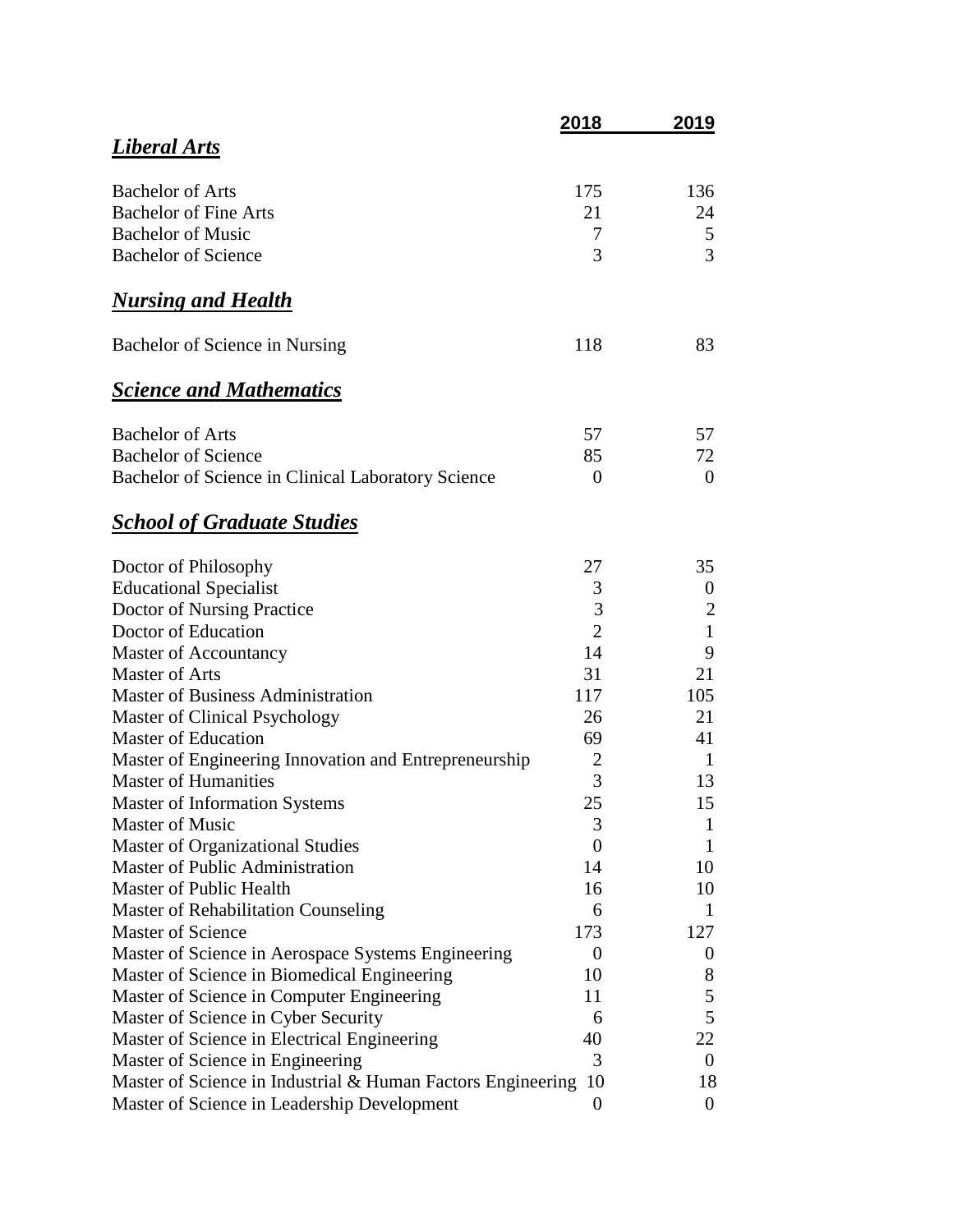|                                                        | 2018     | 2019     |
|--------------------------------------------------------|----------|----------|
| Master of Science in Materials Science and Engineering | 10       | 5        |
| Master of Science in Mechanical Engineering            | 23       | 12       |
| Master of Science in Renewable and Clean Energy        | 4        | 1        |
| Master of Science in Teaching                          | 1        | $\theta$ |
| Master of Urban Administration                         | 0        | $\Omega$ |
| <b>School of Medicine</b>                              |          |          |
| Doctor of Medicine                                     | $\theta$ | $\Omega$ |
| <b>School of Professional Psychology</b>               |          |          |
| Doctor of Psychology                                   | 24       | 23       |
| <b>Wright State University Lake Campus</b>             |          |          |
| <b>Associate Degrees</b>                               | 17       | 16       |
| <b>Bachelor of Science</b>                             | 2        | $\theta$ |
| Bachelor of Technical and Applied Studies              | 12       | 12       |
| Total                                                  | 1709     | 1436     |

*Prepared by the Office of the Registrar* November 19, 2019

#### **RESOLUTION 20 -**

RESOLVED that the candidates for degrees for August and December 2019 be, and hereby are, confirmed and approved.

Mr. Fitzpatrick: I offer this Motion: Do I have a Second: Roll Call Vote: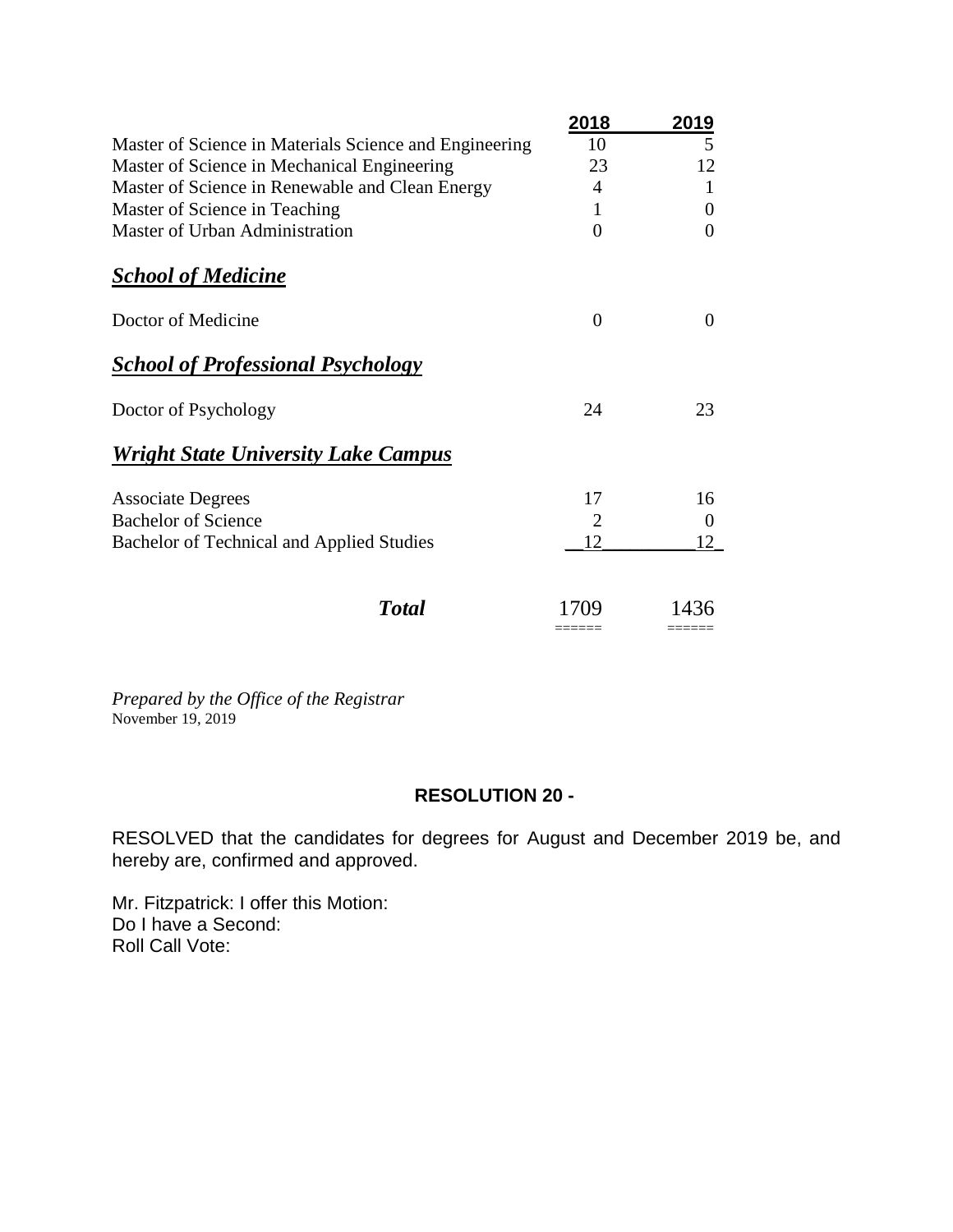#### **B. Distinguished Professor Awards**

According to Wright State University Policy, approved by the Board of Trustees in September 1987, Dr. Edwards recommends the appointments of the following distinguished and university professors, effective July 1, 2019.

#### **Brage Golding Distinguished Professor of Research (July 1, 2019 to June 30, 2022)**

Dr. Crystal Lake, Associate Professor English Languages and Literatures College of Liberal Arts

# **Frederick A. White Distinguished Professor of Professional Service (July 1, 2019 to June 30, 2022)**

Dr. Sherry Farra, Associate Professor College of Nursing and Health

# **Robert J. Kegerreis Distinguished Professor of Teaching (July 1, 2019 to June 30, 2022)**

Dr. Michael Raymer, Professor Computer Science and Engineering College of Engineering and Computer Science

# **UNIVERSITY PROFESSOR (July 1, 2019 to June 30, 2024)**

Dr. Mark Rich, Professor Neuroscience, Cell, Biology & Physiology College of Science and Mathematics and Boonshoft School of Medicine **RESOLUTION 20-**

RESOLVED that the distinguished professor appointments and university professor appointments, as submitted to this meeting be, and the same hereby are approved.

Mr. Fitzpatrick: I offer this Motion: Do I have a Second: Roll Call Vote: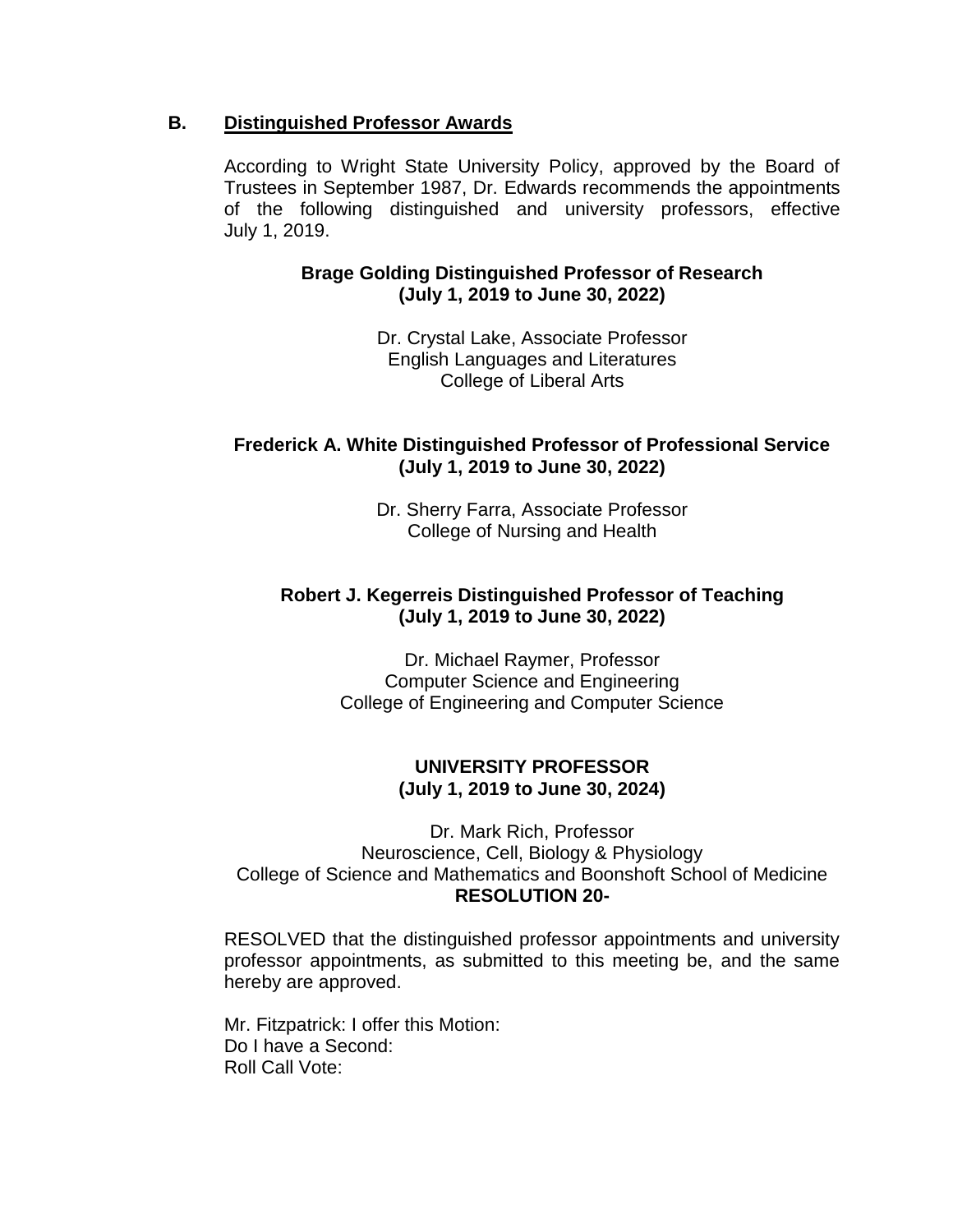# **C. Confirmation of Academic and Administrative Appointments and Changes**

## *Faculty New Hires*

Susan George, Psy.D., has been appointed Assistant Professor, School of Professional Psychology, effective October 21, 2019.

Amanda M. Hinson-Enslin, Ph.D., has been appointed Assistant Professor, Population and Public Health Sciences, Boonshoft School of Medicine, effective September 16, 2019.

Amy Michelle Thornton, D.N.P., has been appointed Clinical Instructor, Nursing, College of Nursing and Health, effective August 1, 2019.

# *Faculty Promotions*

Lafleur Flavia Small, Ph.D, has been appointed Professor & Chair, Sociology and Anthropology, College of Liberal Arts, effective September 1, 2019.

Thomas L. Traynor, Ph.D., has been appointed Dean and Professor, Raj Soin College of Business, effective November 1, 2019.

Daniel N. Warshawsky, Ph.d, has been appointed Associate Professor, Political Science, College of Liberal Arts, effective September 1, 2019.

# *Faculty Separations*

Martha L. Antolik, M.S., Senior Lecturer, Communications, College of Liberal Arts, effective July 31, 2019.

Sylvia A. Ellison, M.A., M.P.H., Research Assistant Professor, Population and Public Health Sciences, Boonshoft School of Medicine, effective September 18, 2019.

Katherine Excoffon, Ph.D., Clinical Associate Professor, Biological Sciences, College of Science and Mathematics, effective July 31, 2019.

Larry Lawhorne, M.D., Professor, Geriatrics, Boonshoft School of Medicine, effective September 30, 2019.

Sharon J. Sherlock, D.H.A., Executive Director, Reach Out, Population and Public Health Sciences, effective September 30, 2019.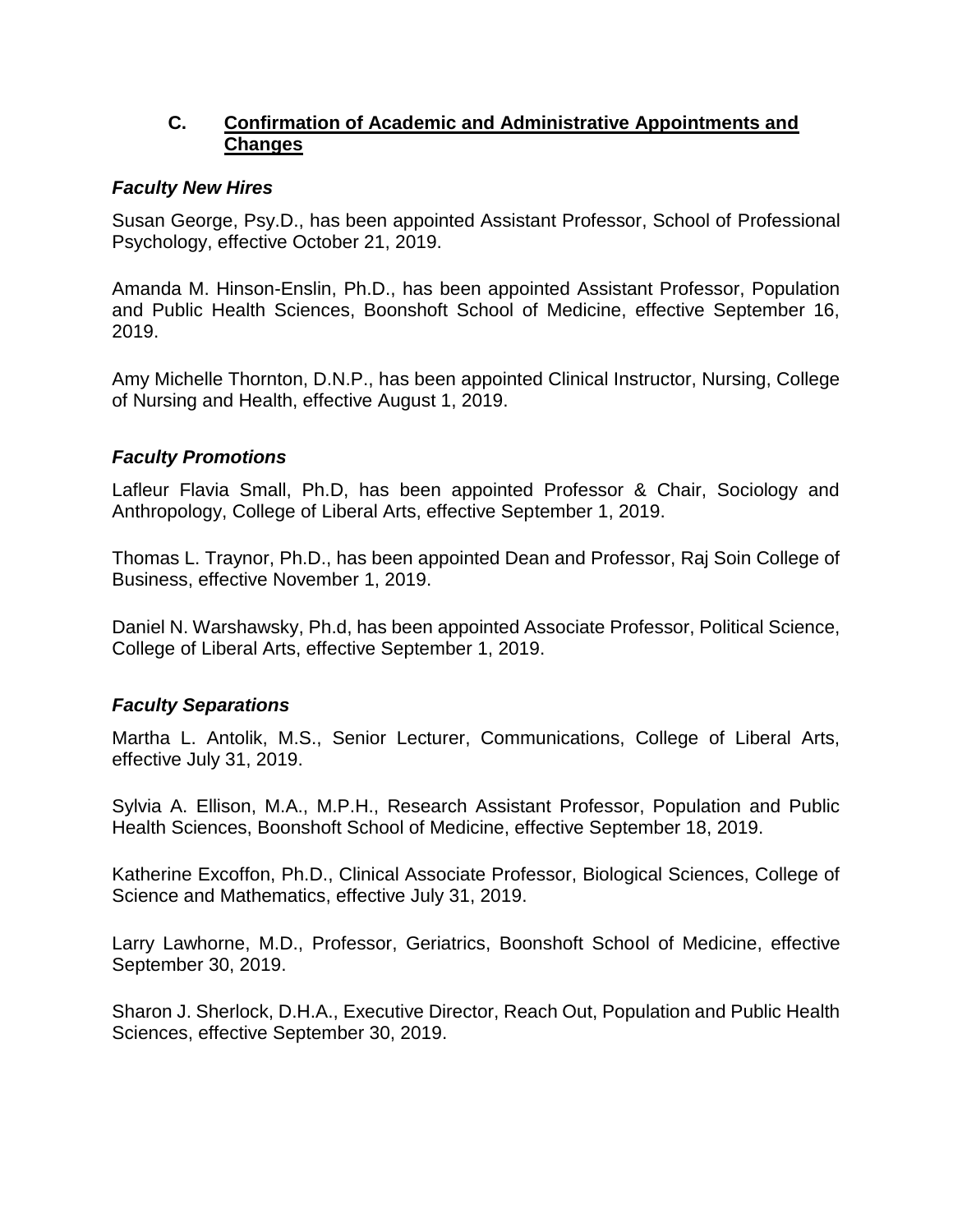#### *Unclassified New Hires*

Melvin L. Brown, Jr., M.Ed., has been appointed Diversity and Inclusion Specialist, Student Affairs and Admissions, Boonshoft School of Medicine, effective November 4, 2019.

Amy Michelle Chin, M.S., has been appointed Academic Advisor, Advising, Student Academic Success Center, effective September 16, 2019.

Elizabeth In Cho, M.A., has been appointed Academic Advisor, Advising, Student Academic Success Center, effective September 16, 2019.

Kristi Rebecca Conrad, M.S., has been appointed Senior Associate Director Second Career Tech, Ohio Articulation and Transfer Network, effective October 21, 2019.

Sheri K. Coyle, M.B.A., has been appointed Accountant, Advancement Services, effective September 3, 2019.

Mary Evans, M.A., has been appointed WSRI APEX Executive Director, Wright State Research Institute, effective September 3, 2019.

Vahid Eyorokon, M.S., has been appointed WSRI NLP Software Developer, Wright State Research Institute, effective October 7, 2019.

Madison A. Garrison, B.S., has been appointed Tutoring Services Specialist, Student Academic Success Center, effective October 21, 2019.

Carolyn Gunn, M.Ed., has been appointed Retention Specialist, Enrollment Management Division, effective November 4, 2019.

Kayla Hennis, M.I.S., has been appointed Online Learning Librarian, University Libraries, effective November 18, 2019.

Catherine Amaris Hernandez, M.Ed., has been appointed Retention Specialist, Enrollment Management Division, effective November 4, 2019.

Juwanna Higgins, B.S., has been appointed Director, Post-Award, Research & Sponsored Programs, effective September 16, 2019.

Erin Holden, B.S., has been appointed APEX Small Business Liaison, Wright State Research Institute, effective September 3, 2019.

Carla Renee Jones, B.A., has been appointed WSRI Strategic Accounting Analyst, Wright State Research Institute, effective October 7, 2019.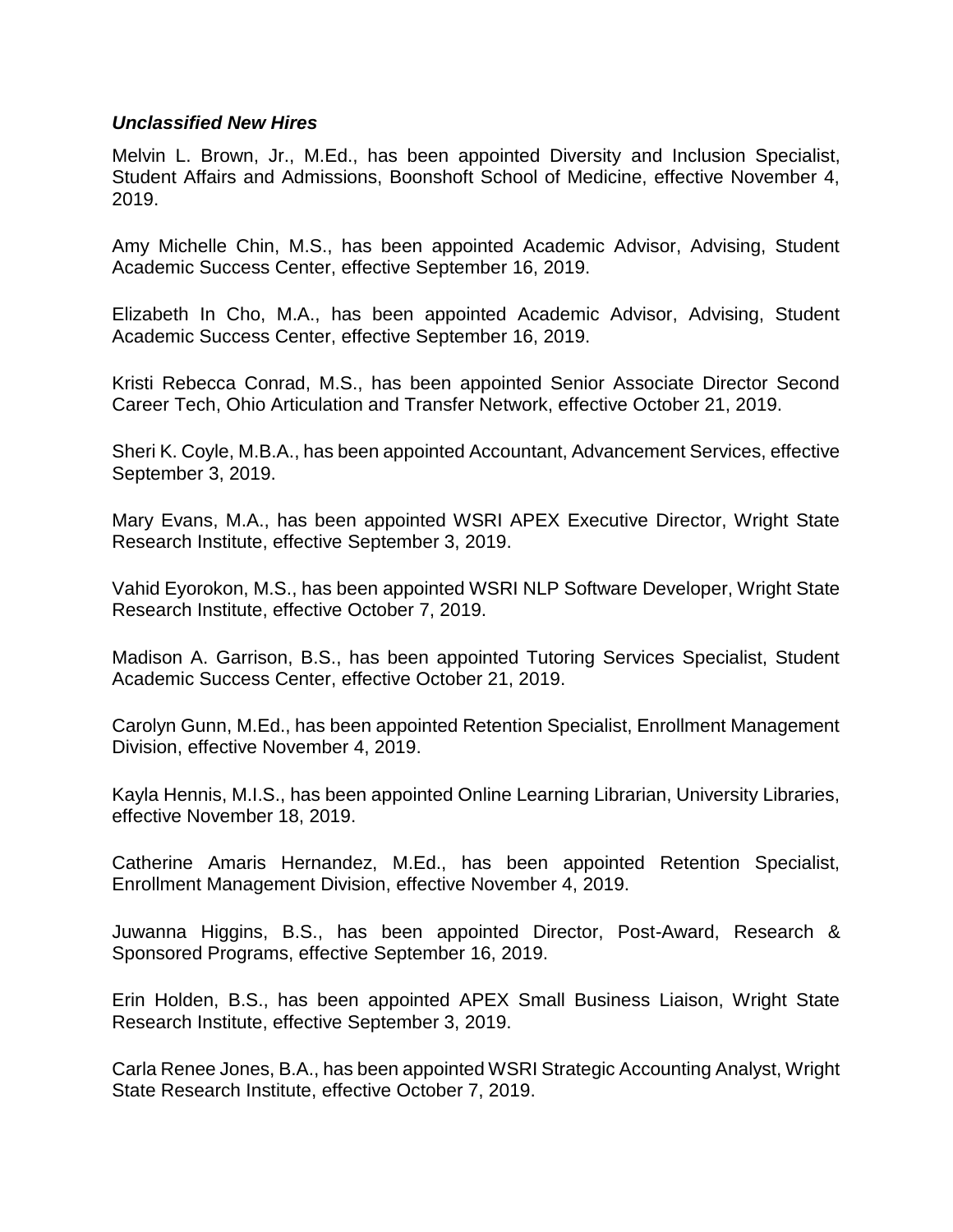Beverly A. Kaiser, M.Ed., has been appointed Academic Advisor, Advising, Student Academic Success Center, effective October 7, 2019.

Lawrence Scott Keller has been appointed WSRI Building Manager, Wright State Research Institute, effective October 7, 2019.

Raymond Kulhanek, M.S., has been appointed WSRI NLP Software Developer, Wright State Research Institute, effective October 7, 2019.

Evan Andrew Mason, M.A., has been appointed Disability & STEM Resource Specialist, Chief Diversity Office, November 4, 2019.

Jonathan Edward Ottley, M.A., has been appointed Artic/Transfer Research Analyst, Ohio Articulation and Transfer Network, effective September 01, 2019.

Nicholas Scott Phillips, B.A., has been appointed Assistant Athletic Director, Communications, Intercollegiate Athletics, effective September 9, 2019.

Abii Danielle Pritchard, B.A., has been appointed Coordinator of Athletics Communications, Intercollegiate Athletics, effective October 7, 2019.

Monet Ellesse Scroggins, B.A., has been appointed Admissions Recruiter, Undergraduate Admissions, Enrollment Management Division, effective September 16, 2019.

Robert Tanner, J.D., has been appointed WSRI OFRN Executive Director, Wright State Research Institute, effective October 7, 2019.

Nicholas Edward Townsend, B.S., has been appointed Research Lab Technician, Biological Sciences, College of Science and Mathematics, effective November 18, 2019.

Miteshkumar Mahendrabhai Vasoya, Ph.D., has been appointed Research Assistant Professor, Computer Science, College of Engineering and Computer Science, effective October 21, 2019.

Aaliyah Williams, B.A., has been appointed Library Operations Specialist, Library, effective September 16, 2019.

Mitchell L. Wilson, B.A., has been appointed Director Adult Transfer Technology, Ohio Articulation and Transfer Network, effective September 30, 2019.

Marissa R. Wynn, M.Ed., has been appointed Assistant Director Academic Advising, Advising, Student Academic Success Center, effective September 3, 2019.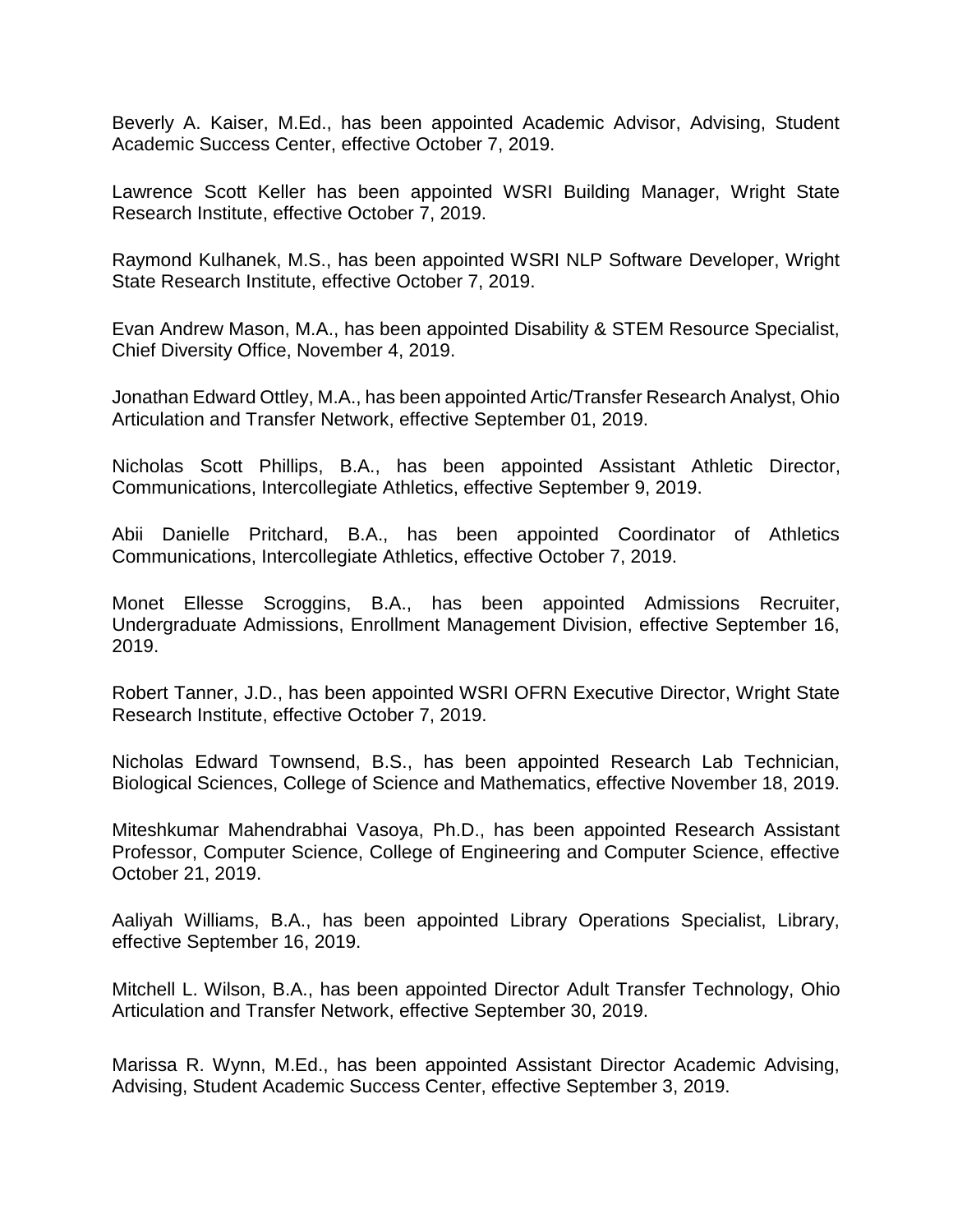#### *Unclassified Promotions*

Ibrahim Jihad Asadi, M.I.S., has been appointed Computer Systems Administrator, Computing and Telecommunications Services, effective August 24, 2019.

Christopher A. Bethel, B.A., has been appointed Associate Athletic Director for Facilities/Operations, Intercollegiate Athletics, effective October 1, 2019.

Joylynn M. Brown, B.A., has been appointed Senior Associate Director, Administration & SWA, Intercollegiate Athletics, effective October 1, 2019.

Michelle L. Dixon, M.Div, has been appointed Retention Specialist, Enrollment Management Division, effective November 1, 2019.

Kimberly Ann Everhart, B.A., has been appointed Director, Financial Aid, Enrollment Management Division, effective September 2, 2019.

Jason Franklin, M.S., has been appointed Associate Athletics Director, Sports Health, Intercollegiate Athletics, effective October 1, 2019.

John Freeman, A.S., has been appointed Library Operations Specialist, Library, effective August 10, 2019.

Chad Allen Geier, B.A., has been appointed Lake Campus Baseball Coach, Lake Campus Athletics, Lake Campus, effective August 1, 2019.

Erika Ann Gilles, M.B.A., has been appointed Associate Director of Academic Affairs, Graduate School, effective July 1, 2019.

Sara Jane Hill, B.S., has been appointed Associate Athletics Director/Business Manager, Intercollegiate Athletics, effective October 1, 2019.

Adam Horseman, M.S., has been appointed Assistant Athletics Director, Athletic Trainer, Intercollegiate Athletics, effective October 1, 2019.

Jon-Michael Huber, B.A., has been appointed Research Associate, Substance Abuse Resources and Disabilities Issues Program (SARDI), Boonshoft School of Medicine, effective October 1, 2019.

Genevieve Marie Jomantas, M.S., has been appointed Retention Specialist, Enrollment Management Division, effective November 1, 2019.

Nathan Douglas Metzger, B.A., has been appointed Associate Head Baseball Coach - Recruiting, Intercollegiate Athletics, effective October 1, 2019.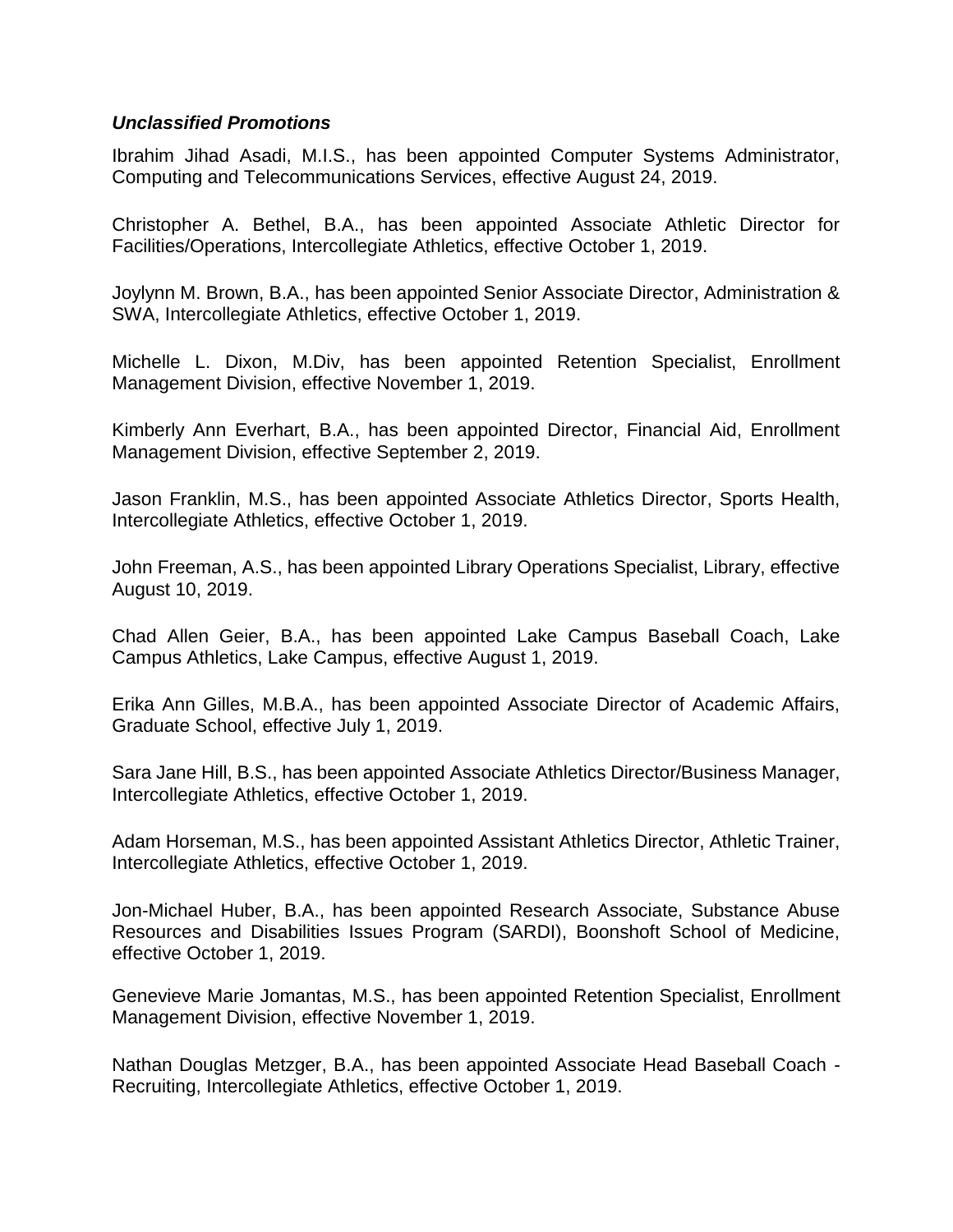Jessica A. Moss, Psy.D., has been appointed Staff Psychologist and Therapist, Counseling and Wellness Services, School of Professional Psychology, effective November 1, 2019.

Christopher J. Nimmer, A.A.S., has been appointed Library Operation Specialist 2, Library, effective August 10, 2019.

Sarah Peters, Psy.D., has been appointed Staff Psychologist/Therapist, School of Professional Psychology, effective November 1, 2019.

Benjamin David Roeser, B.A., has been appointed Head Men's & Women's Tennis Coach, Intercollegiate Athletics, effective November 5, 2019.

Christopher M. Stein, M.Ed., has been appointed Strategic Planning and Resource Analyst, Budget Planning and Resource Analysis, Business and Finance, effective October 1, 2019.

Nicholas Alan Warrington, M.A., has been appointed Director, Events & Community Engagement, College of Liberal Arts, effective September 1, 2019.

Frank Wolz has been appointed Workstation Engineer 1, Computing and Telecommunications Services, effective September 1, 2019.

#### *Unclassified Separations*

Carleen M. Beckermann, B.S., Assistant Director and Career Counselor, Career Center, effective August 1, 2019.

Lee Ann Bradfield, Assistant to the Vice President for Student Affairs, Office of the Vice President for Student Affairs, effective September 13, 2019.

Jayna N. Brown, Ed.D., Academic Programming Director, Electrical Engineering, College of Engineering and Computer Science, effective August 15, 2019.

Rose Ciccariello Fagan, B.S., Nurse Practitioner, Student Health, Student Health Services, College of Nursing and Health, effective September 30, 2019.

Gary Dickstein, Ph.D., Interim Vice Provost, Student Affairs, effective October 28, 2019.

Joy Michelle Harris, B.A., Project Controller, Wright State Research Institute, Wright State Research Institute, effective October 3, 2019.

Jonathan Richard Jackson, B.S., Manager, ITSM & Training, Computing and Telecommunications Services, effective August 16, 2019.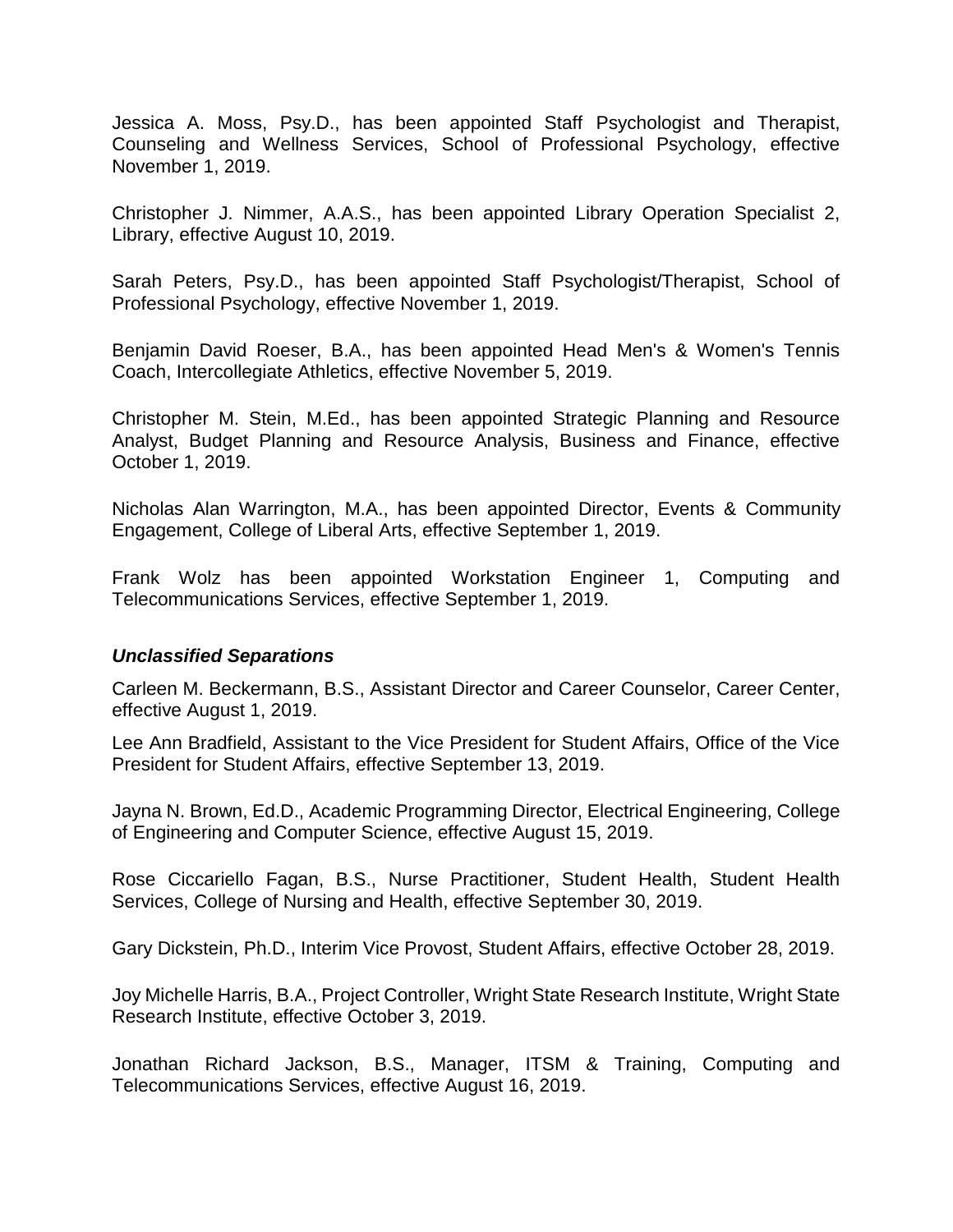Paul Jackson, M.P.A., Ohio Federal Research Network Entrepreneurship Director, Wright State Research Institute, effective September 20, 2019.

Ugur Kursuncu, Ph.D., Postdoctoral Researcher, Kno.e.sis Center, College of Engineering and Computer Science, effective September 30, 2019.

Maryelizabeth Kelly Leeper, M.S., MPM, Assistant Registrar for Curriculum and Records, Office of the Registrar, effective October 1, 2019.

Cheryl K. Little, B.S., Coordinator, Administrative Services, Neuroscience, Cell Biology & Physiology, Boonshoft School of Medicine, effective August 31, 2019.

Andrea Denise Lively, Clinical Research Coordinator, Wright State Research Institute, effective August 8, 2019.

Valencia L. Merrill, Data Collection Specialist 2, Medical Education, Boonshoft School of Medicine, effective August 16, 2019.

Liane Muhlenkamp, B.A., Practicum Coordinator, Teacher Ed, College of Nursing and Health, College of Nursing and Health, effective October 1, 2019.

Isidore Munyeshuli, M.B.A., Records Management Coordinator, University Center for International Education, effective September 30, 2019.

Twila G. Murray, M.S.E., Career Consultant, Career Center, effective October 25, 2019.

Theron Niekamp, B.S., Programmer/Analyst I, Computing and Telecommunications Services, effective October 1, 2019.

Christina Rae Speers, B.S., Tec^Edge Ops Team Chief Assistant, Wright State Research Institute, effective August 16, 2019.

Martin Stieger, B.S., Research Engineer, Wright State Research Institute, effective September 30, 2019.

Vicky L. Vinzant, B.S.W., Project Manager, Substance Abuse Resources and Disabilities Issues Program (SARDI), Boonshoft School of Medicine, effective September 29, 2019.

Diane Williams, B.S., Tec^Edge Operations Team Chief, Wright State Research Institute, effective September 30, 2019.

Amanda L. Windle, B.S., Regulatory Affairs Manager, Clinical Trials Research Alliance-SOM, Boonshoft School of Medicine, effective September 30, 2019.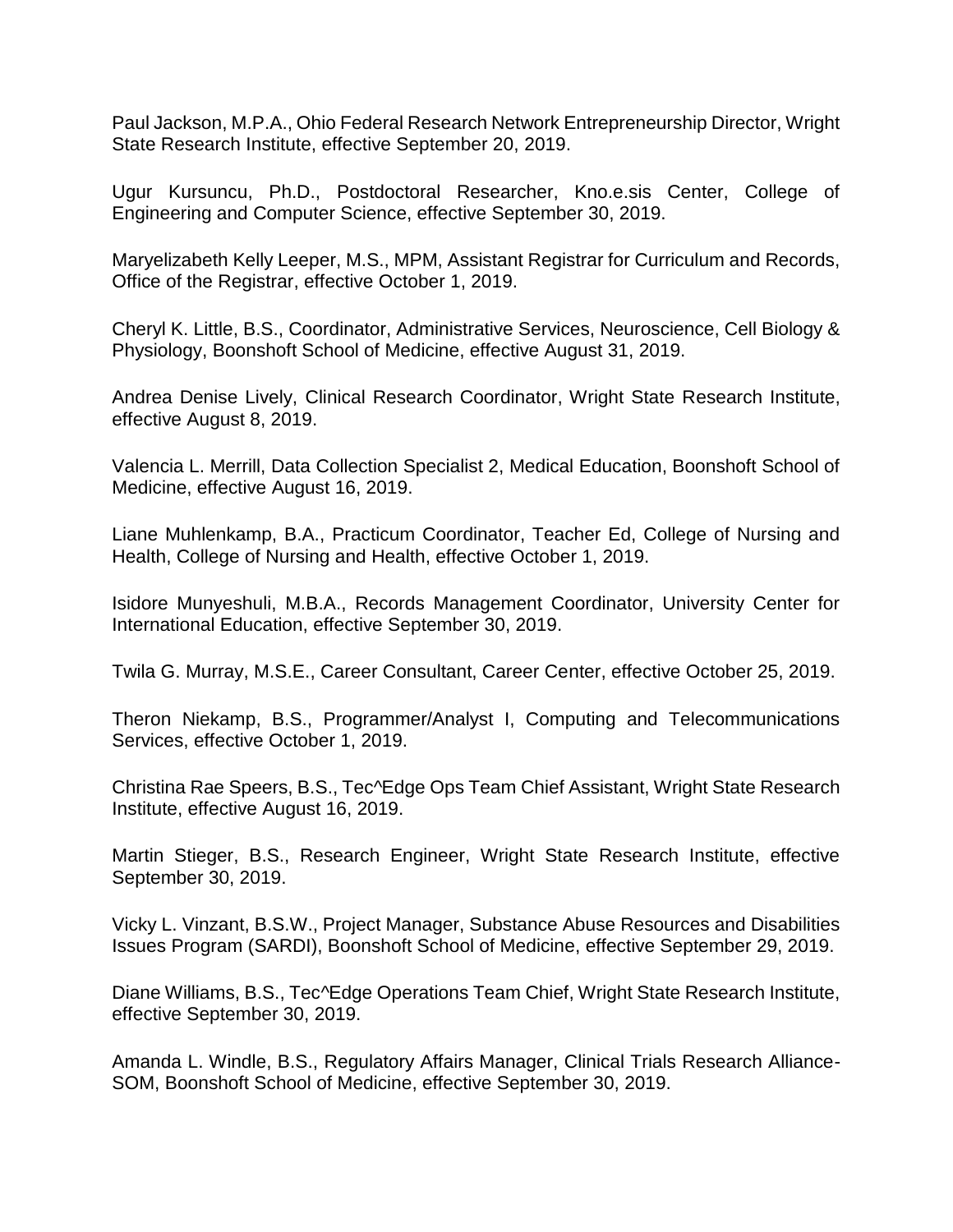Michal J. Wozniak, Ph.D., Research Associate 1, Pharmacology and Toxicology, Boonshoft School of Medicine, effective September 16, 2019.

#### *Classified New Hires*

Austin Blaise Calkins, B.S., has been appointed Custodial Floor Care Tech, Physical Plant, Facilities Management and Services, effective September 16, 2019.

Kurt T. Klaus, B.B.A., has been appointed Administrative Support Coordinator, School of Professional Psychology, effective October 28, 2019.

Yemisrach Kassa Mituku has been appointed Custodial Services Worker, Physical Plant, Facilities Management and Services, effective November 4, 2019.

Brittany J. Sikich, B.S., has been appointed Program Support Coordinator, School of Professional Psychology, effective October 21, 2019.

Karen L. Smith has been appointed Collection Specialist, Office of the Bursar, effective October 21, 2019.

Chris A. Vandenabeele, B.S., has been appointed Vending Route Driver, Vending Services, Office of the Bursar, effective October 15, 2019.

# *Classified Promotions*

Catherine Marliese Driver, B.S., has been appointed Student Services Specialist, Graduate School, effective July 11, 2019.

Douglas Matthew James has been appointed Telecommunications Support Specialist 2, Computing and Telecommunications Services, effective September 7, 2019.

Nicholas Miller has been appointed Telecommunications Support Specialist 2, Computing and Telecommunications Services, effective September 7, 2019.

# *Classified Separations*

Janiece Brown, M.B.A., Account Clerk 3, Student Activities, effective September 5, 2019.

Jeremy M. Crosswhite, Police Officer, University Police Department, effective September 27, 2019.

Gregory L. Schmid, B.S., Collection Specialist, Office of the Bursar, effective August 2, 2019.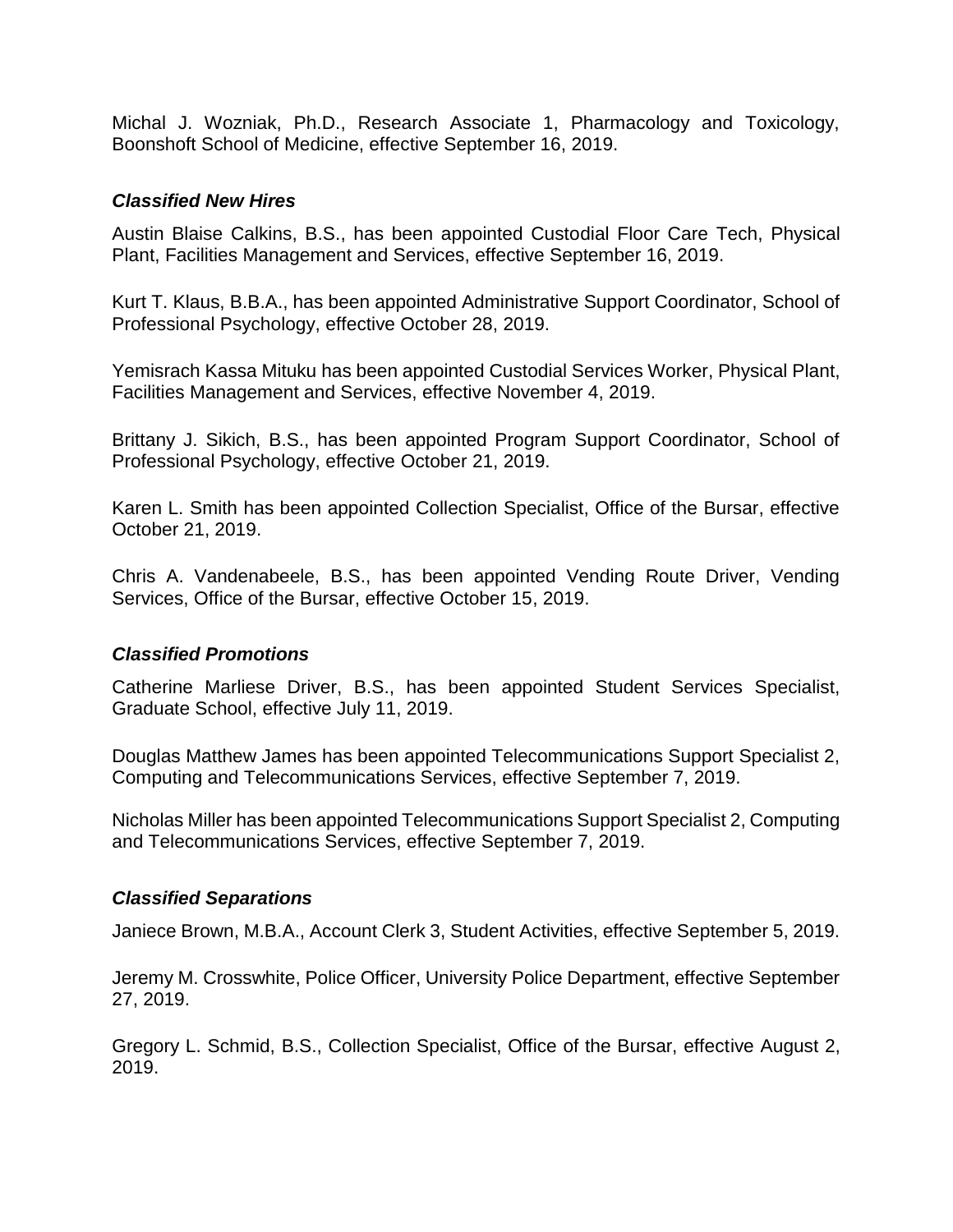Jeffrey M. Tittle, B.S., Police Officer, University Police Department, effective September 27, 2019.

# **RESOLUTION 20 –**

RESOLVED that the academic and administrative appointments, changes, retirements, departmental reporting, resignations and terminations submitted to this meeting be, and the same hereby are approved.

Mr. Fitzpatrick: I offer this Motion: Do I have a Second: Roll Call Vote:

#### **D. Report on Investments**

Since the last Board meeting, investment reports for September and October 2019 have been received. These reports have been distributed to the trustees and will be filed with the official Board of Trustees' records.